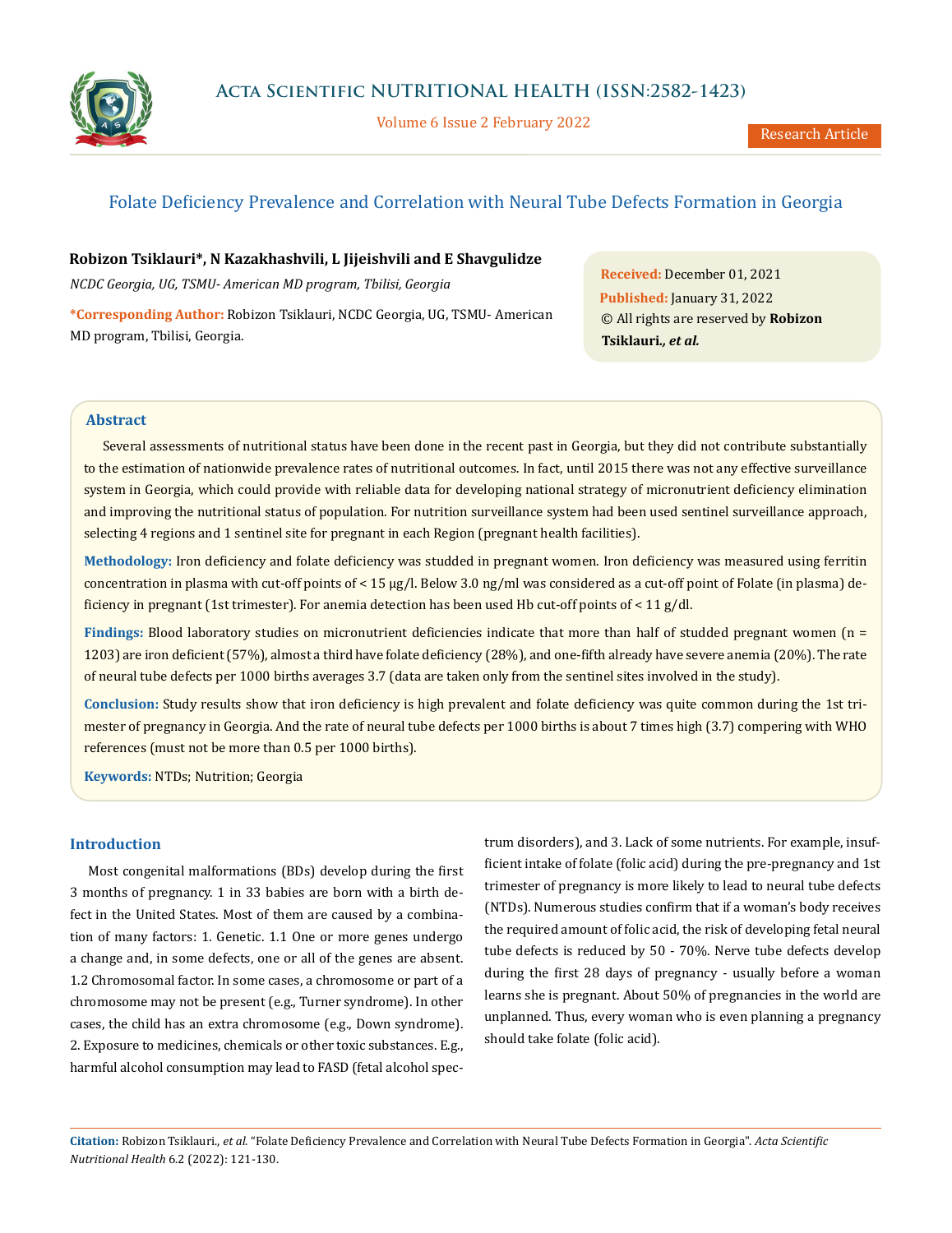Every year, more than 300,000 babies are born with neural tube defects, the main cause of which, according to many studies, is folate deficiency. The prevalence of neural tube defects (NTDs) in Europe is 1.3 - 35.9 (per 10,000 live births). In Southeast Asia it reaches 66.2.

The most common forms of neural tube defects are a) "Spina bifida" (spinal cord hernia) - the fetal spine cannot completely cover the spinal cord, resulting in impaired spinal cord function. Children born with spinal cord hernias have lifelong problems and require multiple surgical interventions. B) Anencephaly - underdevelopment or incomplete development of the brain. Babies with anencephaly die before birth or soon after birth. C) Cerebral hernia (encephalocele) - protrusion of brain tissue due to the openness of the skull.

In 2009, a national nutrition survey was conducted in Georgia under the auspices of the United Nations Children's Fund (UNI-CEF). The study showed a fairly high rate (36.6%) of folate deficiency in pregnant women.

Folate deficiency is common where meat is not used for food at all and vegetables are processed thermally for a long time (it is thermolabile). To avoid deficiency, it is necessary to eat raw vegetables and fruits. Humans receive folate through food, or as a result of its synthesis by small amounts of intestinal microflora. It is included in both plant and animal products. It should be noted that female and cow's milk contain approximately equal amounts of folate (50 ng/g), while goat's milk contains about 8 times less. Absorption of folic acid occurs in the duodenum and proximal part of the small intestine. Transmembrane transport and accumulation in the cell is carried out with the help of vitamin B12. Scientific research has shown that people consume less folate than they need. Because of this, food fortification laws have been passed in many countries since the late 20th century. Folate deficiency can lead to other complications, such as leukopenia, thrombocytopenia, megaloblastic anemia, premature birth, stunted growth and delayed puberty in children, etc. Every woman planning a pregnancy should take 400 mcg of folic acid a day for up to 12 weeks of pregnancy. Women who have given birth to children with a pathology of the nervous system from a previous pregnancy should take much more folic acid (5 mg per day). Folic acid is also prescribed for anemia caused by folate deficiency before normalization of erythrocyte counts. Folic acid is an essential cofactor in DNA synthesis.

Common causes of folate deficiency are: 1. Decreased intake of food (e.g., chronic malnutrition, excessive alcohol consumption, restriction of protein intake in food), 2. Absorption disorders (achlorhydria, celiac disease, zinc deficiency, excessive increase in bacterial microflora) and 3. Increase in bacterial microflora. Demand (infancy, pregnancy, lactation, malignancies). 4. Patients with vitamin B12 deficiency may experience enhanced excretion of folic acid by the kidneys. Rarely, hypothyroidism and congenital deficiency of enzymes can also disrupt folic acid metabolism.

Iron deficiency is also one of the most important problems for pregnant women and fetuses, as well as young children. Which is mostly manifested by the development of anemia. According to the World Health Organization, an average of 40% of the population has anemia. It is known that about 2/3 of all cases of anemia are due to iron deficiency anemia (RDA). It is most commonly found in women of reproductive age, among pregnant and lactating women, as well as in children of early and pubertal age. Megaloblastic anemia (folate deficiency anemia), which is caused by folate deficiency, also plays an important role in the development of anemia. Thus, it is also important to consider the study of anemias in folate deficiency studies to determine the proportion of folate-deficient anemias in common anemias.

Based on the experience of many countries around the world, based on the scale of its consumption, it is advisable to develop and implement a national strategy for fortification of bread flour (iron and folic acid). An economic analysis conducted in the US showed that the cost-effectiveness ratio was 40: 1 in the case of fortification of flour with folic acid (i.e., \$ 1 invested gives \$ 40 in savings), and 36: 1 in the case of iron fortification. The prevalence of neural tube defects (NTDs) has been significantly reduced as a result of the introduction of a fortification strategy. For example, by 2006, the prevalence of neural tube defects in the United States had decreased by 37%, in Canada by 46%. In general, since the beginning of fortification, countries have confirmed an average reduction of NTDs of 30 - 50%.

#### **The aim of the research**

Study of correlation between folate deficiency and neural tube defects (NTDs) in Georgia and based on the results elaboration of recommendations for plening effective preventive measures.

**Citation:** Robizon Tsiklauri., *et al*. "Folate Deficiency Prevalence and Correlation with Neural Tube Defects Formation in Georgia". *Acta Scientific Nutritional Health* 6.2 (2022): 121-130.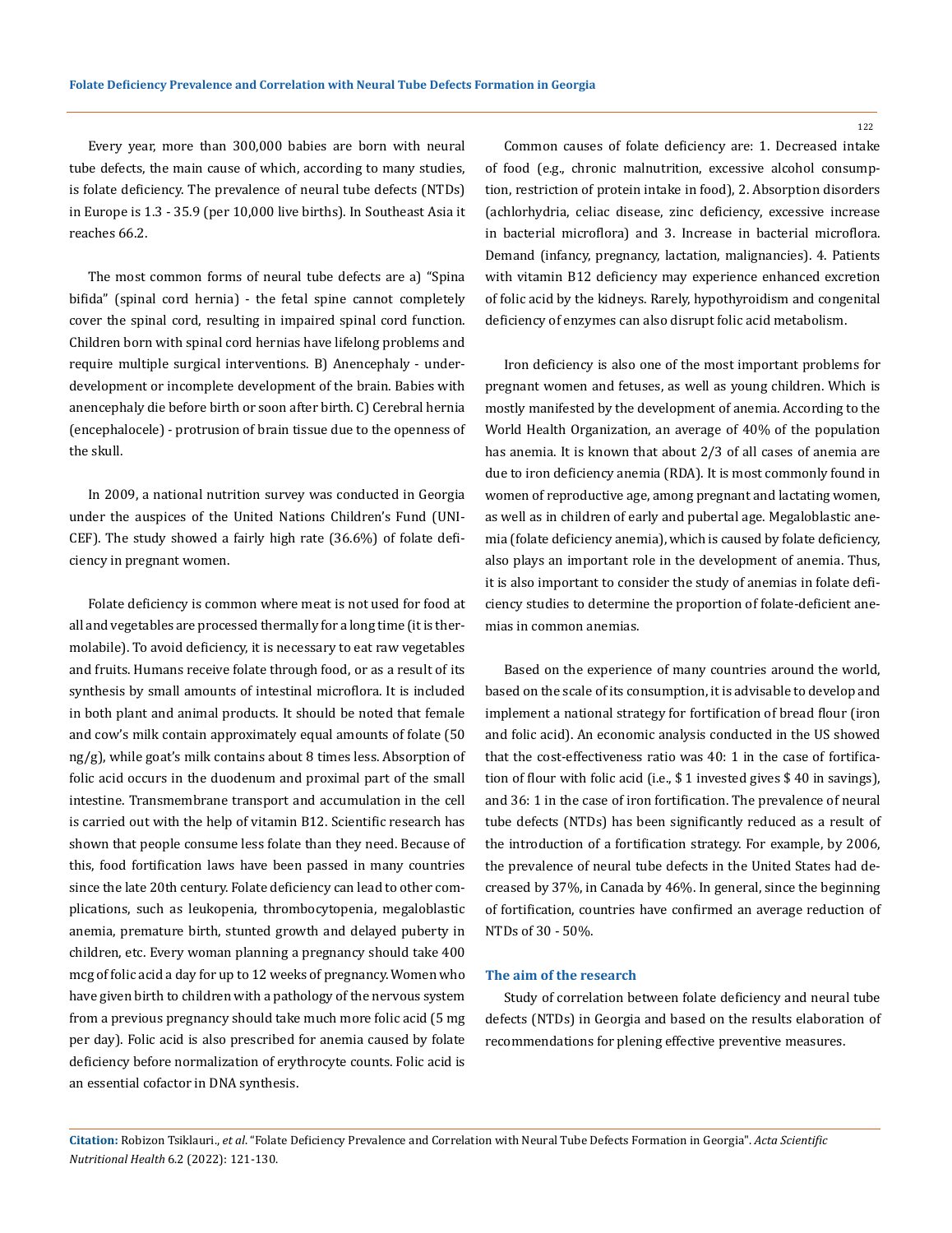#### **The targets of the research**

- Pregnant women, and
- **Fetus**

#### **Study design**

The sentinel approach was used, and 5 sentinel sites (health facilities) in 4 Regions of Georgia (Achara/Batumi, Samegrelo/Martvili, Tbilisi, and Kakheti/Lagodekhi) were selected for this study.

### **Data collection**

Three types of data collection were used: 1. extracting data from selected health facilities (sentinel sites), 2. Laboratory results of blood, and 3. Information from special questionnaires used in this study.

#### **Laboratory testing**

Laboratory testing of blood (Venous) samples were used.

#### **Data analysis**

The Statistic Package for the Social Sciences (SPSS) was used for Data Analysis.

Laboratory testing was realized by the following study scheme: 1. Hemoglobin/in pregnant (1st trimester) visiting sentinel site 2. Iron and folate deficiencies (laboratory testing) were studded in pregnant (1st trimester). Laboratory testings on iron and folate deficiencies were conducted in Tbilisi reference Laboratory.

### **Research Methodology**

- Pregnancy (1st trimester) blood tests were performed on ferritin and folate to detect Iron and folate deficiency.
- Ultrasound examination of the fetus (during pregnancy) was performed within the capabilities of the clinic.
- • According to the results of the Folate study, pregnant women were followed up to detect further formation of neural tube defects (NTDs).
- The nutritional characteristics and actual nutrition of pregnant women were studied using the 24-hour recall method, using a structured closed questionnaire that was filled out on all pregnant women from whom blood was taken for folate testing.
- An additional questionnaire was completed for pregnant women whose fetuses were exposed to NTDs.
- Hemoglobin was determined in pregnant women (using a venous blood testing by multiannalizer) to detect anemia.
- A unified coding system for pregnant women was used (one ID for all studies of one pregnant woman).
- In parallel with the laboratory examination of the blood contingent (pregnant women) for the study of folate deficiency, information was obtained from maternity clinics about cases of neural tube defects in the fetus and newborn. The results of ultrasound examination of pregnant women (including cases of neural tube defects, cases of abortion) as well as cases of birth of children with neural tube defects were studied.
- Information was found on cases of congenital anomalies observed in the clinics selected for the study in the last 3 years, including on congenital anomalies in pregnant women in consanguineous marriages.
- The case-control epidemiological research method was used. Was examined the prehistory of each NTD case with a nutritional profile questionnaire and a review of laboratory test data. It was considered "case" to be pregnant with a diagnosis of fetal NTD. "Controlled" - pregnant - without NTD. The methods and tools of (Follow up) and (Time trend), "Face to Face" interviews were also used.

The questionnaire used to study actual nutrition included information on the consumption of folate-rich staple foods, with pregnant women noting that the information they provided was not just about one day, but about almost daily nutrition. Thus, by analyzing the information obtained from the questionnaires, we can judge about their actual nutrition, which determines their nutritional status [1-12].

The questionnaire included the main foods rich in folate: dark green leafy vegetables, citrus, meat, liver (beef, lamb, and pork, chicken), legumes, cereals, cereals, etc.

The following Cut off points were used:

- Anemia < 110 g/L (Hemoglobin)
	- Severe anemia <  $70 g/L$
- Iron deficiency ferritin <  $15.0 \mu g/L$
- Folate deficiency folate (in plasma) <  $3.0 \text{ ng/mL}$

The data were processed through the statistical research computer program - SPSS.

**Citation:** Robizon Tsiklauri., *et al*. "Folate Deficiency Prevalence and Correlation with Neural Tube Defects Formation in Georgia". *Acta Scientific Nutritional Health* 6.2 (2022): 121-130.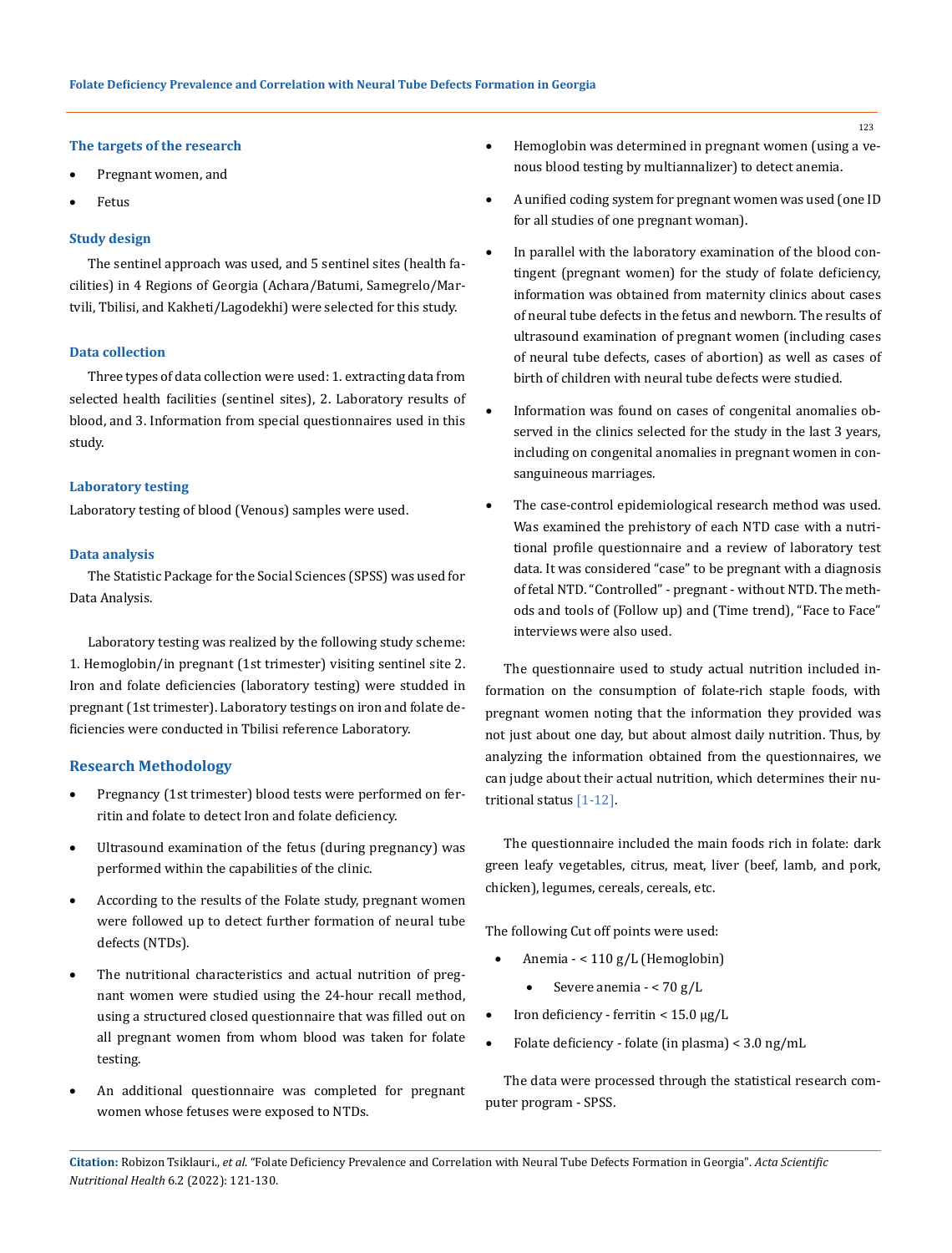#### **Limitations**

Only those pregnant women who were taking folic acid before taking blood (before registering a pregnancy) for our study were excluded from the study (blood test), although this category of pregnant women was also included in the study as pregnant women taking folic acid before conception.

#### **Study Results**

The study in pregnant women showed about 20% prevalence of anaemia of the 1203 pregnant enrolling in study.

The age of the subjects ranged from 17 to 48 years. Most of the surveyed pregnancies (64.4%) were present in 21 - 30 years. On the 17 - 20 years age group was 6.6%, the age group of 31 - 40 years was 27.7% and the age group of 40 - 48 years was 1.3% of pregnant women. The average age of the examined pregnant women is 28 years.

| Age groups (years) | % Of studded pregnant |
|--------------------|-----------------------|
| $17 - 20$          | 6.6                   |
| $21 - 30$          | 64.4                  |
| $31 - 40$          | 27.7                  |
| $41 - 48$          | 1.3                   |
| Total              | $100\%$ (n = 1203)    |

**Table 1:** Anemia was detected in 20% (n = 240) of the examined contingen.

|       | # Of studded | Anemia        | Severe anemia |
|-------|--------------|---------------|---------------|
|       | pregnant     | (Hb < 110g/L) | (Hb < 70g/L)  |
| Total | 1203         | 20%           | $0.0\%$       |

**Table 2:** The hemoglobin concentration in pregnant women ranged from 71 to 150g/l.

| Hb(g/L)   | $\frac{0}{0}$      |
|-----------|--------------------|
| 71 - 109  | 20                 |
| 110 - 119 | 28.2               |
| 120 - 139 | 50.3               |
| 140 - 150 | 1.5                |
| Total     | $100\%$ (n = 1203) |

**Table 3:** Cases of anemia were distributed so, according to age groups.

| Age groups (years) | % Of anemic pregnant |
|--------------------|----------------------|
| $17 - 20$          | 16                   |
| $21 - 30$          | 24                   |
| $31 - 40$          | 18                   |
| 41 - 48            |                      |
| Total              | 20\%                 |

**Table 4**

| <b>Descriptive</b> |                   |             |                  |                   |
|--------------------|-------------------|-------------|------------------|-------------------|
|                    | <b>Hemoglobin</b> |             | <b>Statistic</b> | <b>Std. Error</b> |
| Fol                | Mean              |             | 118.28           | .336              |
|                    | 95% Confidence    | Lower Bound | 117.62           |                   |
|                    | Interval for Mean | Upper Bound | 118.94           |                   |
|                    | 5% Trimmed Mean   |             | 118.82           |                   |
|                    | Median            |             | 120.00           |                   |
|                    | Std. Deviation    |             | 11.651           |                   |
|                    | Minimum           |             | 71               |                   |
|                    | Maximum           |             | 150              |                   |
|                    | Range             |             | 79               |                   |

**Table 5:** Iron deficiency was detected in 57% (n = 686) of the examined contingent.

|       | # Of studded pregnant | Ferritin $< 15.0 \mu g/L$ |
|-------|-----------------------|---------------------------|
| Total | 1203                  | 57%                       |

**Table 6:** Ferritin concentrations in pregnant women ranged from 0.01 to 235.6 µg/L.

| Ferritin $(\mu g/L)$ | $\frac{0}{0}$      |
|----------------------|--------------------|
| $0.01 - 5.0$         | 14                 |
| $5.1 - 15.0$         | 43                 |
| $15.1 - 20.0$        | 12                 |
| $20.1 - 30.0$        | 12                 |
| $30.1 - 40.0$        | 6                  |
| $40.1 - 50.0$        | 5                  |
| > 50                 | 8                  |
| Total                | $100\%$ (n = 1203) |

**Table 7:** Cases of iron deficiency were distributed so, according to

age groups.

**Citation:** Robizon Tsiklauri., *et al*. "Folate Deficiency Prevalence and Correlation with Neural Tube Defects Formation in Georgia". *Acta Scientific Nutritional Health* 6.2 (2022): 121-130.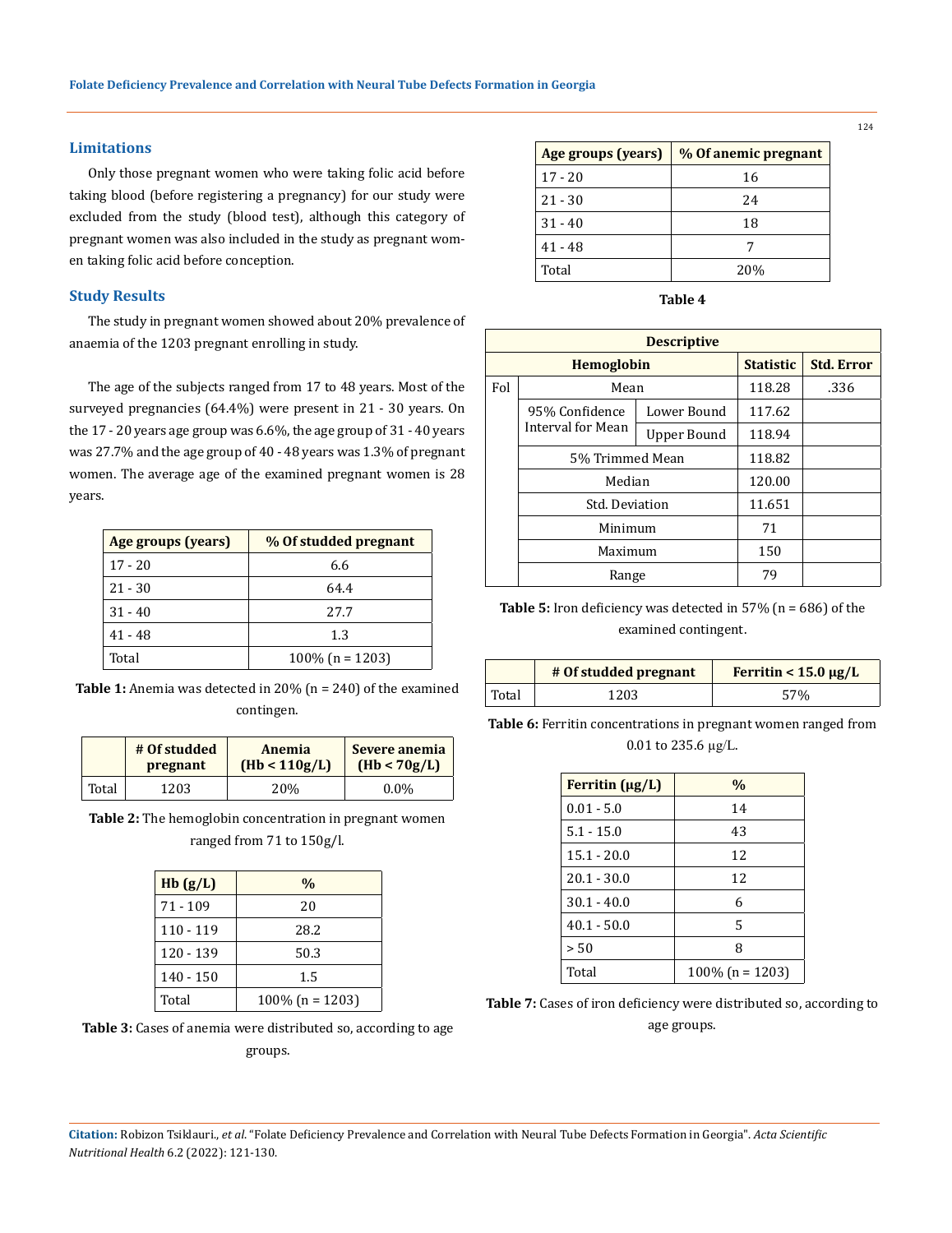| Age groups (years) | % Of pregnant with Iron deficiency |
|--------------------|------------------------------------|
| $17 - 20$          | 38                                 |
| $21 - 30$          | 70                                 |
| $31 - 40$          | 49                                 |
| $41 - 48$          | 62                                 |
| Total              | 57%                                |

| Table 8 |
|---------|
|---------|

| <b>Descriptive</b> |                   |             |                  |                   |
|--------------------|-------------------|-------------|------------------|-------------------|
|                    | <b>Ferritin</b>   |             | <b>Statistic</b> | <b>Std. Error</b> |
| Fol                | Mean              |             | 20.0062          | .59567            |
|                    | 95% Confidence    | Lower Bound | 18.8375          |                   |
|                    | Interval for Mean | Upper Bound | 21.1748          |                   |
|                    | 5% Trimmed Mean   |             | 17.3939          |                   |
|                    | Median            |             | 14.4000          |                   |
|                    | Std. Deviation    |             | 20.66046         |                   |
|                    | Minimum           |             | .01              |                   |
|                    | Maximum           |             | 235.60           |                   |
|                    | Range             |             | 235.59           |                   |

**Table 9**





Severe anaemia cases were not identified in pregnant women.

#### **Folate deficiency**

Folate deficiency was detected in 28% of the investigated contingent (n = 337). The prevalence of folate deficiency in studded contingent is much higher (approximately 1.5 times) in the regions of western Georgia (Achara, Samegrelo) than in the east (Kakheti, Tbilisi). The reason for this difference, most likely, lies in the eating habits of the population, which has traditional characteristics for the regions.

|       | # Of studded<br>pregnant | <b>Blood serum folate</b><br>$<$ 3.0 ng/mL |
|-------|--------------------------|--------------------------------------------|
| Total | 1203                     | 28%                                        |

**Table 10**: Folate deficiency.

| Folate (ng/mL) | $\frac{0}{0}$      |
|----------------|--------------------|
| $0.01 - 3.0$   | 28                 |
| $3.01 - 10.0$  | 29.6               |
| $10.01 - 20.0$ | 21.2               |
| $20.1 - 30.0$  | 17.6               |
| $30.1 - 48.0$  | 3.6                |
| Total          | $100\%$ (n = 1203) |

**Table 11:** Cases of folate deficiency were distributed so, according to age groups.

| Age group (years) | % Of pregnant with folate deficiency |
|-------------------|--------------------------------------|
| $17 - 20$         | 23                                   |
| $21 - 30$         | 27                                   |
| $31 - 40$         | 32                                   |
| $41 - 48$         | 25                                   |
| Total             | 28%                                  |

**Table 12**

|     | <b>Descriptive</b>                                      |                  |                   |        |  |  |
|-----|---------------------------------------------------------|------------------|-------------------|--------|--|--|
|     | <b>Folate</b>                                           | <b>Statistic</b> | <b>Std. Error</b> |        |  |  |
| Fol | Mean                                                    |                  | 10.7675           | .29664 |  |  |
|     | 95% Confidence                                          | Lower Bound      | 10.1856           |        |  |  |
|     | Interval for Mean                                       | Upper Bound      | 11.3495           |        |  |  |
|     | 5% Trimmed Mean                                         |                  | 9.7562            |        |  |  |
|     | Median<br>Std. Deviation<br>Minimum<br>Maximum<br>Range |                  | 6.8200            |        |  |  |
|     |                                                         |                  | 10.28874          |        |  |  |
|     |                                                         |                  | .09               |        |  |  |
|     |                                                         |                  | 76.50             |        |  |  |
|     |                                                         |                  | 76.41             |        |  |  |

**Table 13**

125

**Citation:** Robizon Tsiklauri., *et al*. "Folate Deficiency Prevalence and Correlation with Neural Tube Defects Formation in Georgia". *Acta Scientific Nutritional Health* 6.2 (2022): 121-130.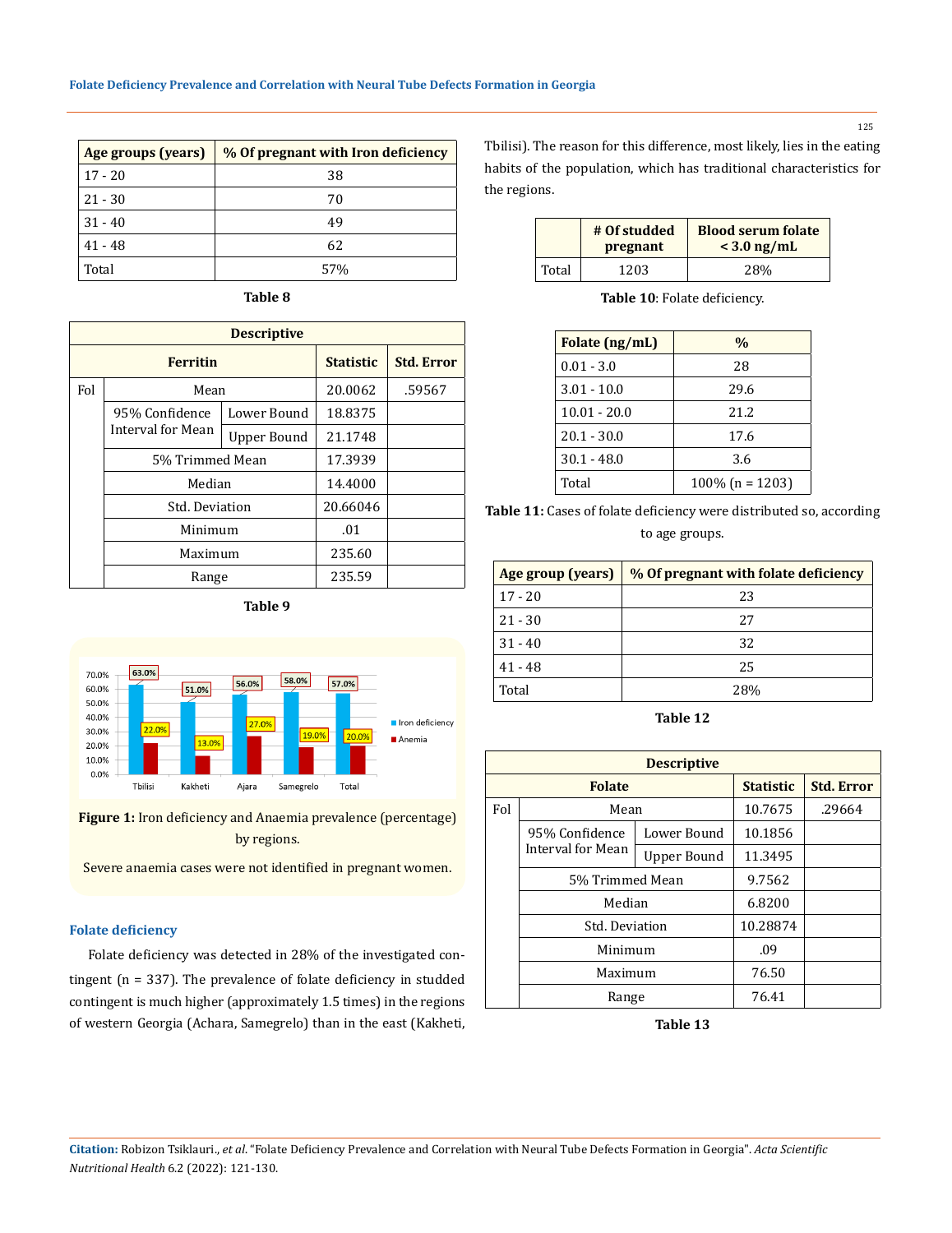



Reviewing regional profiles for Iron deficiency, showed that prevalence in studied four regions is almost the same, and that all regions have a high prevalence.

### **Neural tube defects**

The rate of neural tube defects per 1000 births averages 3.7 (Table # 4). Data are taken only from the sentinel institutions involved in the study.

#### **Iron deficiency - anemia**

A blood test for the ferritin component was used to detect iron deficiency. The results were grouped according to the rates of anemia  $($  < 110 g/l) (including severe anemia/< 70 g/l)) and non-anemia. The results were grouped according to iron deficiency ( < 15 µg/L) and non-deficiency.

|       | # Birth | # NTDS | NTDs/1000 Birth |
|-------|---------|--------|-----------------|
| Total | 15115   | 56     |                 |

| <b>Regions</b>        | # Births (in<br>study period) | <b>NTDs</b> |                               |                               |  |
|-----------------------|-------------------------------|-------------|-------------------------------|-------------------------------|--|
|                       |                               | total       | <b>Spina</b><br><b>Bifida</b> | Anencephaly/<br>encephalocele |  |
| Thilisi<br>sentinel   | 11346                         | 31          | 20                            | 11(4/7)                       |  |
| Kakheti<br>sentinel   | 1286                          | 7           | 4                             | 3(2/1)                        |  |
| Achara<br>sentinel    | 1846                          | 14          | 10                            | 4(2/2)                        |  |
| Samegrelo<br>sentinel | 637                           | 4           | 3                             | 1(1/0)                        |  |
| Total                 | 15115                         | 56          | 37                            | 19(9/10)                      |  |

**Table 15:** NTDs by the Regions/sentinels.

A 2X2 table was used for statistical analysis, according to which calculations were made to determine the risk/relative risk (RR) and odds ratio (OR) ratios (iron deficiency anemia/iron nondeficiency anemia), as well as Chi-squire and P value statistical reliability. These calculations revealed a "strong positive correlation" between iron deficiency and anemia (RR - 4.4; OR - 6.3).

|                         | Anemic | <b>Nonanemic</b> | <b>Total</b> |                            |
|-------------------------|--------|------------------|--------------|----------------------------|
| With Iron deficiancy    | a/214  | b/468            | 682          | $R1 = 214/682*100 = 31.4%$ |
| Without iron deficiency | c/35   | d/486            | 521          | $R2 = 35/521*100 = 7.2%$   |
| Total                   | 249    | 954              | 1203         |                            |

**Table a:** RR(R1/R2) -4.4; OR (ad/bc) - 6.3.

Chi-squire - 109.4; P< 0.05 (0.00001).

#### **Folate deficiency - anemia**

A blood test for folate was used to detect folate deficiency. The results were grouped according to folate deficiency ( < 3.0) and nondeficiency (> 3.0) data. The overall percentage of folate deficiency was determined in the total cohort examined, and an analysis was performed to determine the correlation between (or nonexistent) folate deficiency and anemia. A 2X2 table was used for the analysis, according to which the current ratio of risk/relative risk (RR) and odds ratio (OR) (folate deficiency anemia/folate nondeficiency anemia) as well as Chi-squire and P value statistical reliability indices were used. These calculations revealed a "positive correlation" between iron deficiency and anemia (RR - 2.3; OR - 2.6). Percentage calculations for anemia show that folate deficiency accounts for approximately 46.8% of anemia cases (Table b).

Folate deficiency detected in anemic pregnant women/a/ (a+c)/46.8% (How many folate deficiency patients had anemia)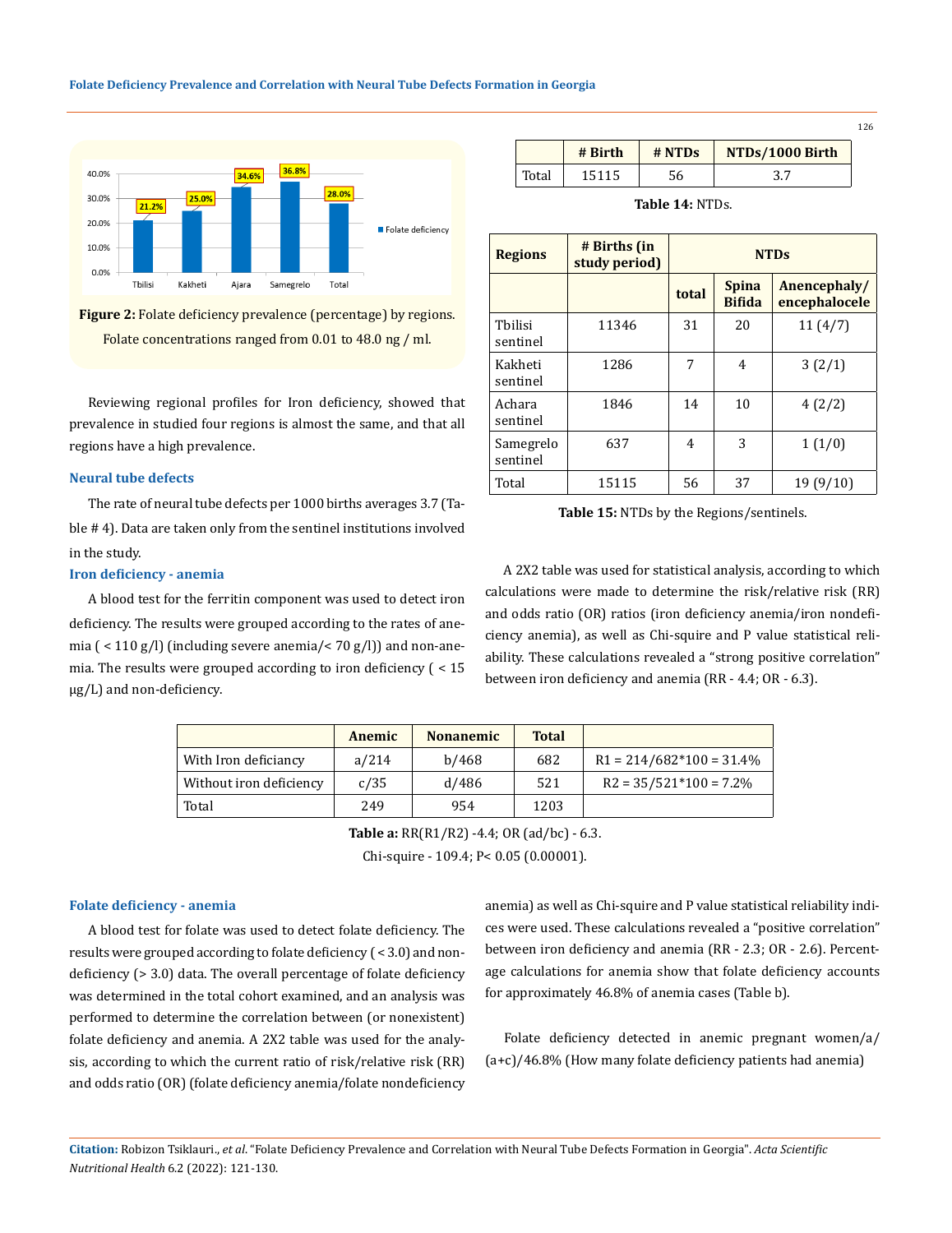|                          | Anemic | Non-anemic | <b>Total</b> |               |
|--------------------------|--------|------------|--------------|---------------|
| Folate<br>deficiency     | a/126  | b/210      | 336          | $R1 = 37.5%$  |
| Not folate<br>deficiency | c/143  | d/724      | 867          | $R2 = 18.7\%$ |
| Total                    | 269    | 934        | 1203         |               |

**Table b:** RR(R1/R2) - 2.3; OR (ad/bc) -2.6. Chi-squire - 61.5; P < 0.05 (0.00001).

However, further filtration revealed that folate deficiency was observed in 14% of the non-iron deficient and anemic contingent. This figure also indicates the fact that a certain percentage of anemia is caused directly by folate deficiency (megaloblastic anemia).

| $\vert$ Age(years) $\vert$ 15 - 29 | 30 - 39                | 40 - 49 |
|------------------------------------|------------------------|---------|
|                                    | $\mathcal{L}^{\prime}$ |         |

**Table 16:** Pregnant women by age groups.

| Duration (weeks) $ 4-6$ | 7 - 8 | $9 - 10$ | $11 - 12$ |
|-------------------------|-------|----------|-----------|
|                         |       |          |           |

**Table 17:** Duration of pregnancy for registration moment.

### **Nutrition - folate deficiency**

Folate-rich products consumption - Folate intake

| mcg/day      | % Pregnant |
|--------------|------------|
| ~100         | 8%         |
| $100 - 400$  | 22%        |
| $400 - 600$  | 54%        |
| $600 - 1000$ | 14%        |
| >1000        | 2%         |

**Table 18:** Folate daily intake.

| Folate deficiency (ng/mL) | <b>Pregnant</b> % | <b>NTDs</b> |
|---------------------------|-------------------|-------------|
| < 3.0 (deficiency)        | 28%               | 40          |
| $3 - 5$                   | 18%               | 8           |
| $5 - 10$                  | 17%               | 5           |
| $10 - 20$                 | 22%               | 3           |
| > 20                      | 15%               |             |
| Total                     | 100%              | 56          |

**Table 19:** NTDs - Folate deficiency.

## **Folate deficiency - NTDs**

A 2X2 table was used to determine the cause-and-effect relationship between folate deficiency and neural tube defects. See also Chi-squire and P value statistical reliability indicators. These calculations revealed a "very strong positive correlation" between Folate deficiency deficiency and NTDs (RR - 7.2; OR - 8.2).

|                       | <b>NTDs</b> | <b>Not-NTDs</b> | total |              |
|-----------------------|-------------|-----------------|-------|--------------|
| Folate deficiency     | a/40        | b/269           | 309   | $R1 = 13%$   |
| Not folate deficiency | c/16        | d/878           | 894   | $R2 = 1.8\%$ |
| Total                 | 56          | 1147            | 1203  |              |

**Table c:** RR(R1/R2) - 7.2; OR (ad/bc) - 8.2. Chi-squire - 64.3; P < 0.05 (0.00001).

Share of folate deficiency in total NTDs -  $a/(a + c) = 71\% / (How$ many had folate deficiency in pregnant women with fetal NTDs)



**Figure 3:** Folate intake – folate deficiency (in plasma).

Less than norm- < 400 mcg/day In normal range- < 400-1000 mcg/day High enough - < 1000 mcg/day.



**Figure 4: Folate concentrations.** Less than cut off point  $- < 3.0$  ng/ml In normal range  $- < 3.0 - 20.0$  ng/ml High enough - < 20.0 ng/ml.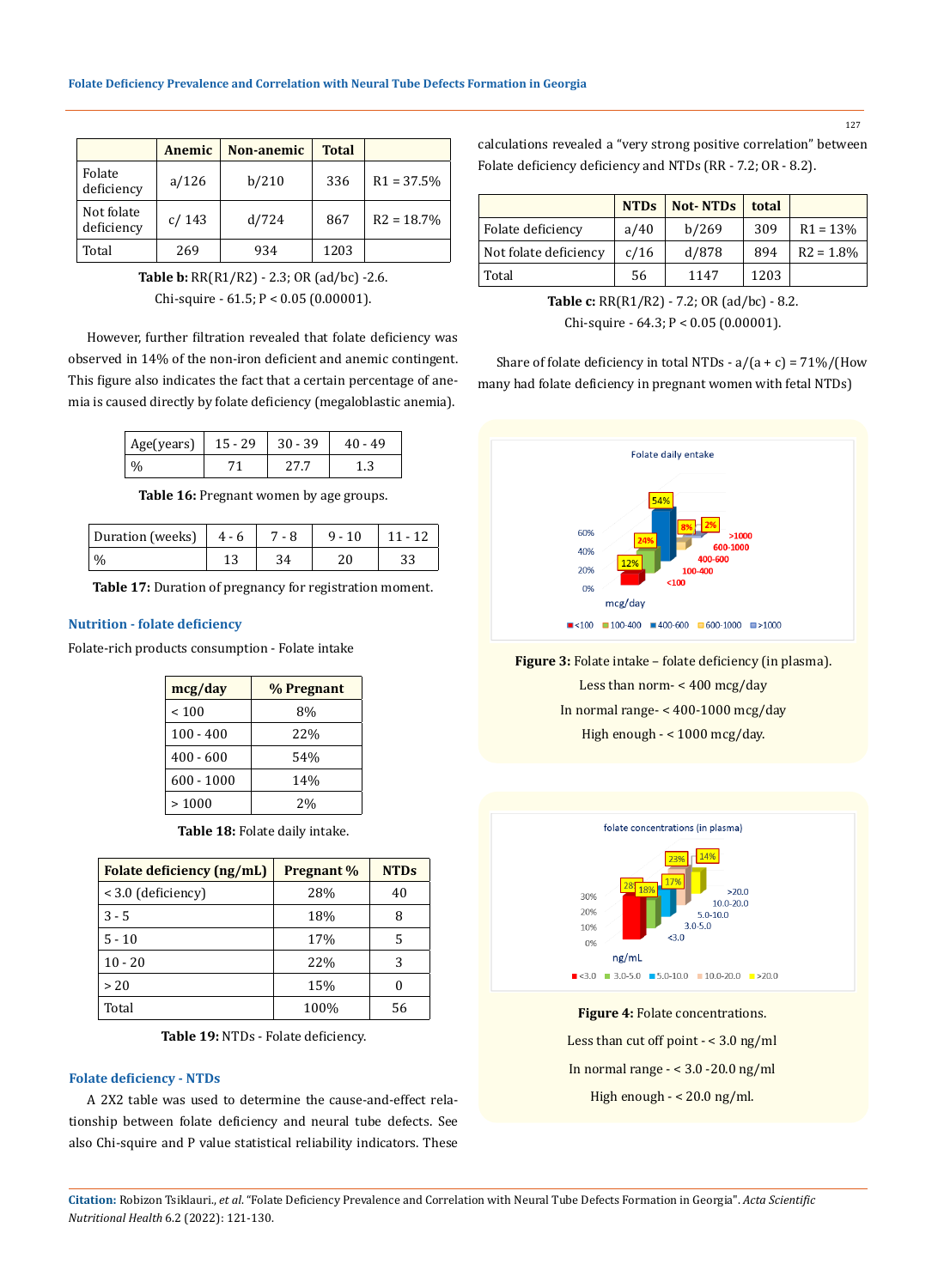

**Figure 5:** Folate intake - Folate concentration.



Folate deficiency occurred in 52% of anemic pregnancies and 22% of non-anemic pregnancies. In addition, folate deficiency was observed in 14% of anemic pregnancies who did not have iron deficiency. Iron deficiency was reported in 86% of anemic pregnancies, and 49% in non-anemic pregnancies.

The fact that folate deficiency is relatively high in both anemic and iron-deficient pregnancies in general suggests only that the amount of both iron and folate-rich (rich) products in the daily diet of pregnant women is lower. Drawing a parallel between iron deficiency and iron deficiency provides a clearer picture of nutritional status and actual nutrition. Which allows accurate and highly effective planning of nutritional interventions.

An in-depth analysis of the data revealed that iron deficiency contributed the most to the development of anemia, and a certain causal percentage came from folate deficiency, most likely from melatoblastic anemia caused by folate deficiency.

In parallel with the blood test, information was obtained about the extent to which pregnant women were informed about the need to take folate (folic acid) and its effect on health. Only, about 25% (22% - 30%) had information, and it was incomplete, about this, and in some cases a woman was taking folic acid (12%) before pregnancy was identified. Particularly low data were observed in women of first pregnancy (22%), while in the case of recurrent pregnancies this rate was relatively high (about 30%). Such pregnant women, according to the study protocol, could no longer participate in the subsequent study.



**Figure 7:** Informative level and receiving of folic acid.

A relatively high percentage of folate deficiency was observed in pregnant women in the 40 - 49 age group compared to other age groups, albeit slightly.

| Age (years)           | $15 - 29$ | $30 - 39$ | $40 - 49$ |
|-----------------------|-----------|-----------|-----------|
| Tested pregnant (%)   | 71%       | 27.7%     | 1.3%      |
| Folate deficiency (%) | 27%       | 29%       | 32%       |

**Table 20:** Folate deficiency by age groups.

An analysis was made of how many pregnancies predominated in the cohort of pregnant women examined, and whether there was any association with the facts of the development of neural tube defects as to how many pregnancies a woman had.

|                              | $1st$ pregnancy | $2nd$ pregnancy | $3rd$ pregnancy | $\vert$ 4 <sup>th</sup> pregnancy | $5th$ pregnancy |
|------------------------------|-----------------|-----------------|-----------------|-----------------------------------|-----------------|
| Pregnancy %                  | 34.6%           | 32.9%           | 23.7%           | 7.3%                              | 1.5%            |
| NTDs % (from the total NTDs) | 57%             | 37.5%           | 5.5%            | $\overline{\phantom{0}}$          | -               |

**Table 21:** Pregnancy - NTDs.

**Citation:** Robizon Tsiklauri., *et al*. "Folate Deficiency Prevalence and Correlation with Neural Tube Defects Formation in Georgia". *Acta Scientific Nutritional Health* 6.2 (2022): 121-130.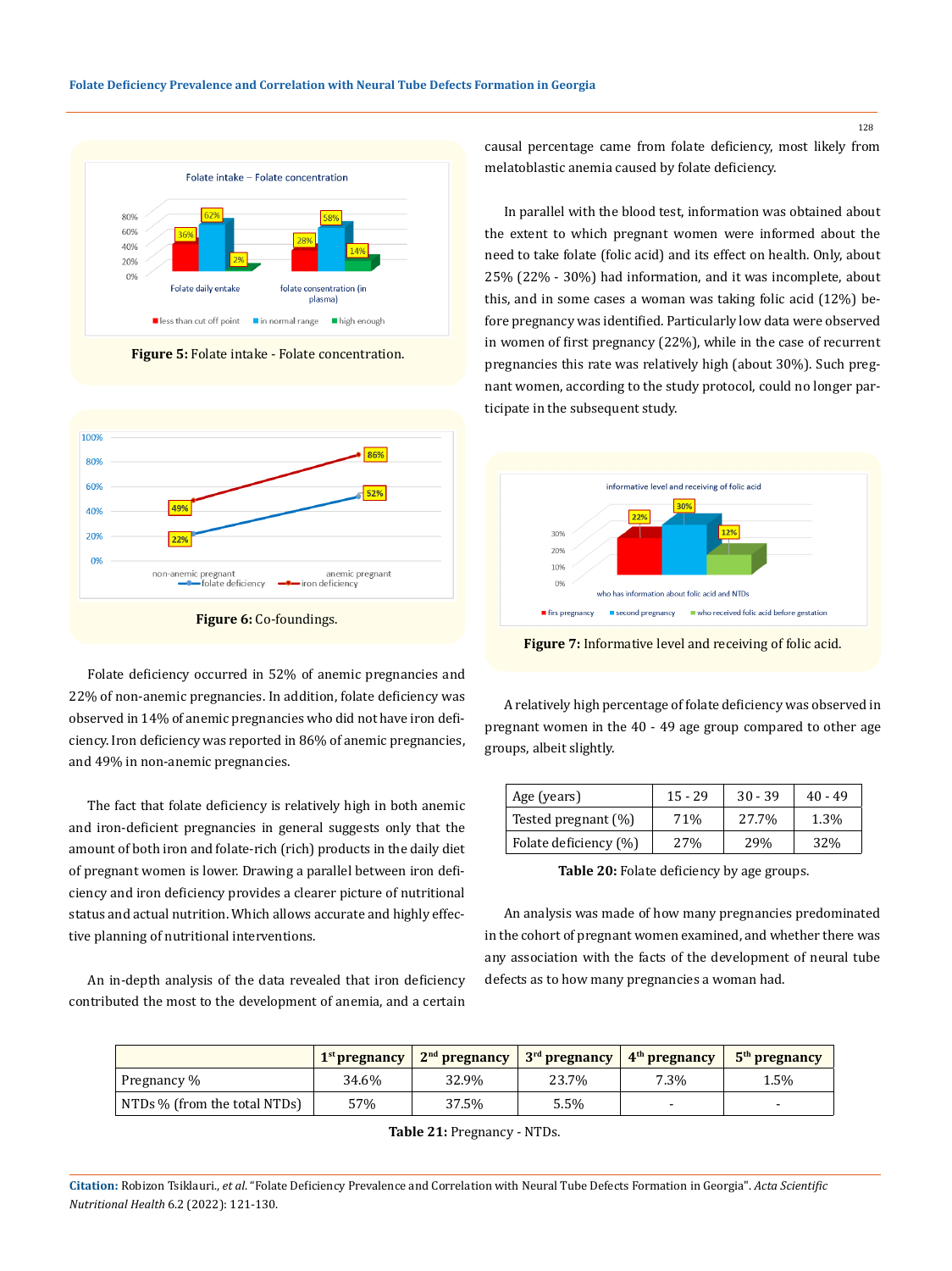The table shows that the vast majority of cases of neural tube defects occur in 1st (57%) and 2nd pregnancies (37.5%). From these facts we can conclude that during the 1st pregnancy there is a huge information deficit regarding the positive medical effects of folate intake, as a result of further recommendations made by the doctor this percentage decreases in pregnant women (due to self-dissemination of information in the population), which is more pronounced in subsequent pregnancies. And this will eventually affect the prevalence of NTDs as well. Graphically, these facts look like this:



**Figure 8:** Pregnancy-NTDs.

The probable contributing factors to the development of NTDs cases were studied. Behavioral risk factors, the presence of which may to some extent lead to the formation of NTDs. In particular, I found information about tobacco use by a pregnant woman, as well as alcohol consumption. According to WHO references, one and the other significantly affect the health of the fetus. These factors were reported in 300 pregnant women (in all four sentinels), and it was found that only 12% of pregnant women (n = 36) reported tobacco use and  $5\%$  (n = 15) alcohol consumption, and that it was "in moderation." Among those whose fetuses developed NMD (n = 56), only 3.6% ( $n = 2$ ) consumed tobacco and 1.8% ( $n = 1$ ) alcohol. Due to low statistical reliability, it is impossible to consider these factors as the leading causes of NTDs.

One Sentinel base (Pineo Medical Ecosystem) also provided information on cases of neural tube defects and possible links between blood relatives. During the last 18 months (06.2019 - 12.2020) 5 cases of NTDs were observed in the clinic (spina bifida-1; anencephaly-2; encephalocele-2). Relative marriages were not observed in any of the cases.

#### **Recommendations**

- It is recommended that women of reproductive age, adolescents (girls), and pregnant women be provided with information on healthy and wholesome nutrition. To this end, the development of government and municipal programs should be promoted, as well as the active involvement of non-governmental organizations and the population itself in awarenessraising activities.
- It is recommended that a woman should start taking folic acid at a dose of 400 mcg per day at least 2 months before pregnancy and continue for up to 12 weeks of pregnancy. (Source: Prevention of neural tube defects/WHO).
- It is recommended to promote the implementation of the strategy of targeted fortification of food (including women of reproductive age) in Georgia with folic acid and iron. In addition, anemic pregnancies with iron supplements should be continued according to the doctor's decision.
- As the study showed a high prevalence of fetal neural tube defects, it is recommended to add a variable - "neural tube defect" to the abortion section of the birth registry system to reflect NTDs in medical statistics that resulted in abortion based on medical indications.
- It is recommended that trainings be conducted for physicians on the issues of complete nutrition of women, taking folic acid (supplements), and prevention of neural tube defects.
- It is recommended that the state take action to promote family planning, and therefore the likelihood of receiving folic acid before pregnancy increase significantly.
- It is recommended that a woman of reproductive age receive information about the positive preventive effects of folic acid when purchasing a pregnancy test or other medical services. For this, pharmacies and medical institutions should be provided with appropriate information and educational materials.
- Information-educational campaigns for women of reproductive age should be carried out in order to increase the rate of early registration of pregnant women in the country, in terms of timely start of antenatal care.
- It is recommended to put on the packaging of various products (including medical) a label (slogan) that will focus the buyer on the health of the fetus (e.g., "folic acid protects the health of the fetus, etc.")